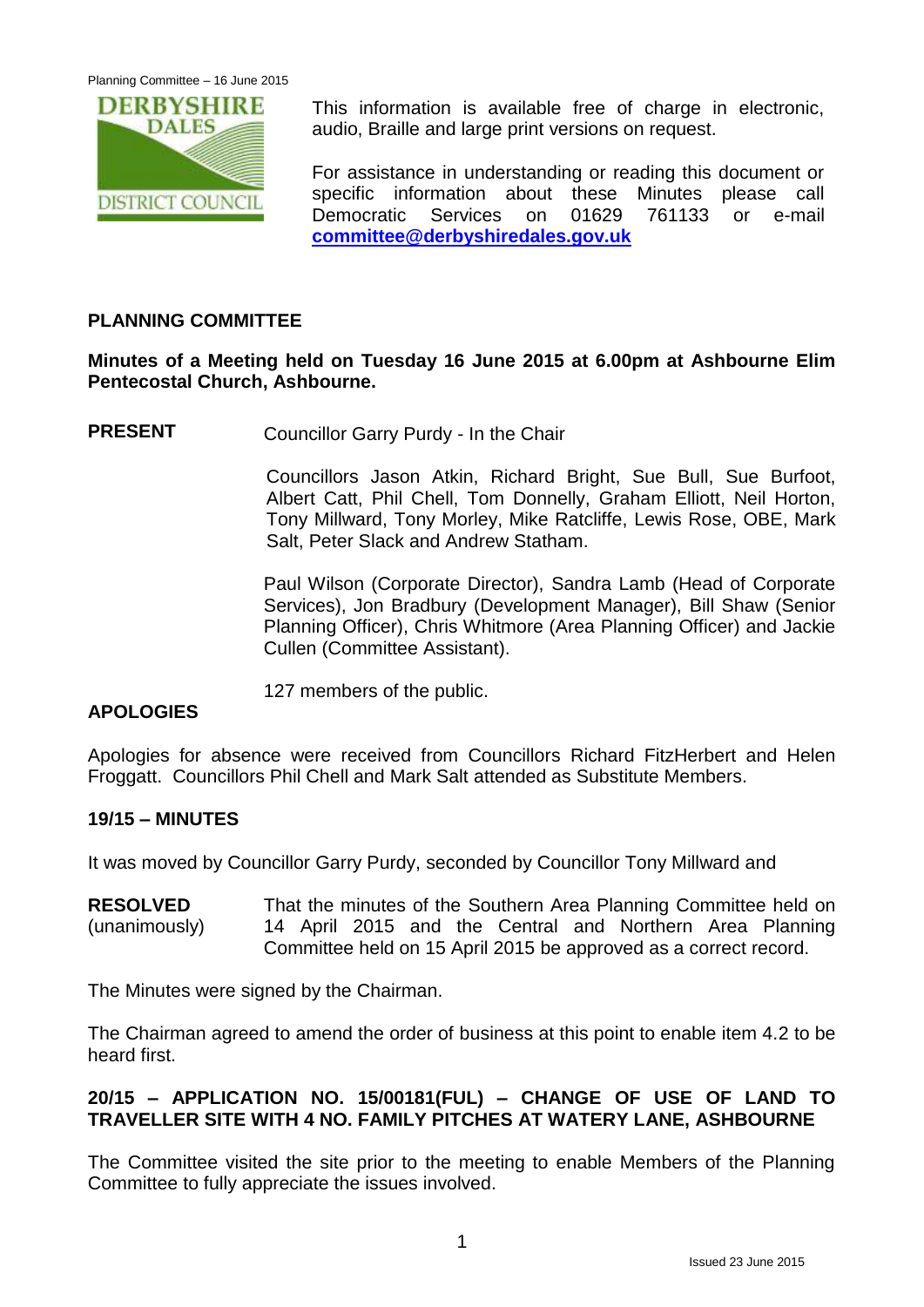In accordance with the procedure for public participation, the following spoke against the application:-

Councillor Lucy Green, Chair of Ashbourne Town Council Planning Committee Councillor Chris Walker, Chair of Offcote & Underwood Parish Council Councillor Simon Spencer, County Councillor for Dovedale Division Mr Peter Fox, local resident Susan Bramley, local resident Danny Moon, local resident Graham Elliott, local resident representing Ashbourne Allotment Association

Siobhan Spencer, Applicant, spoke in favour of the application.

Copies of correspondence received after publication of the Agenda were distributed at the meeting; and Members were advised that pursuant to the comments in a letter outlined in the late correspondence, Derbyshire County Council's Director of Property maintained Council's objection.

The Corporate Director clarified two points within the report. Firstly, on page 33 of the report, comments summarised in paragraph 4 are the applicant's response to the comments from the Highway Authority and Derbyshire County Council's Group Manager (Estates) hence the reason why they are summarised in the section 'The Application'.

Secondly, in paragraph 6, page 34, again such comments are the applicant's summary of a meeting held with representatives of Derbyshire County Council. However, such a meeting was not in relation to the application proposal.

The Chairman adjourned the meeting for 10 minutes to enable Members of the public to attend to vehicular obstructions.

It was moved by Councillor Tom Donnelly and seconded by Councillor Tony Millward that Planning permission be refused for the following reason

#### Reason

The Government's publication "Designing Gypsy and Traveller Sites – Good Practice Guide", Chapter 3, paragraph 3.3 states, inter alia: "Sites should not be situated near refuse sites…"

The Corporate Director advised the Committee that this document was Good Practice Guidance only, not policy, and that the policy referred to within this document had been superseded in 2012 by the DCLG publication 'Planning Policy for Traveller Sites, Policy H:Determining Planning Applications for Traveller Sites', which should be read in conjunction with the National Planning Policy Framework

The Chairman ruled that the motion was unsubstantiated in planning terms.

It was moved by Councillor Albert Catt, seconded by Councillor Mike Ratcliffe and

**RESOLVED** That planning permission be granted subject to the conditions set out in the report.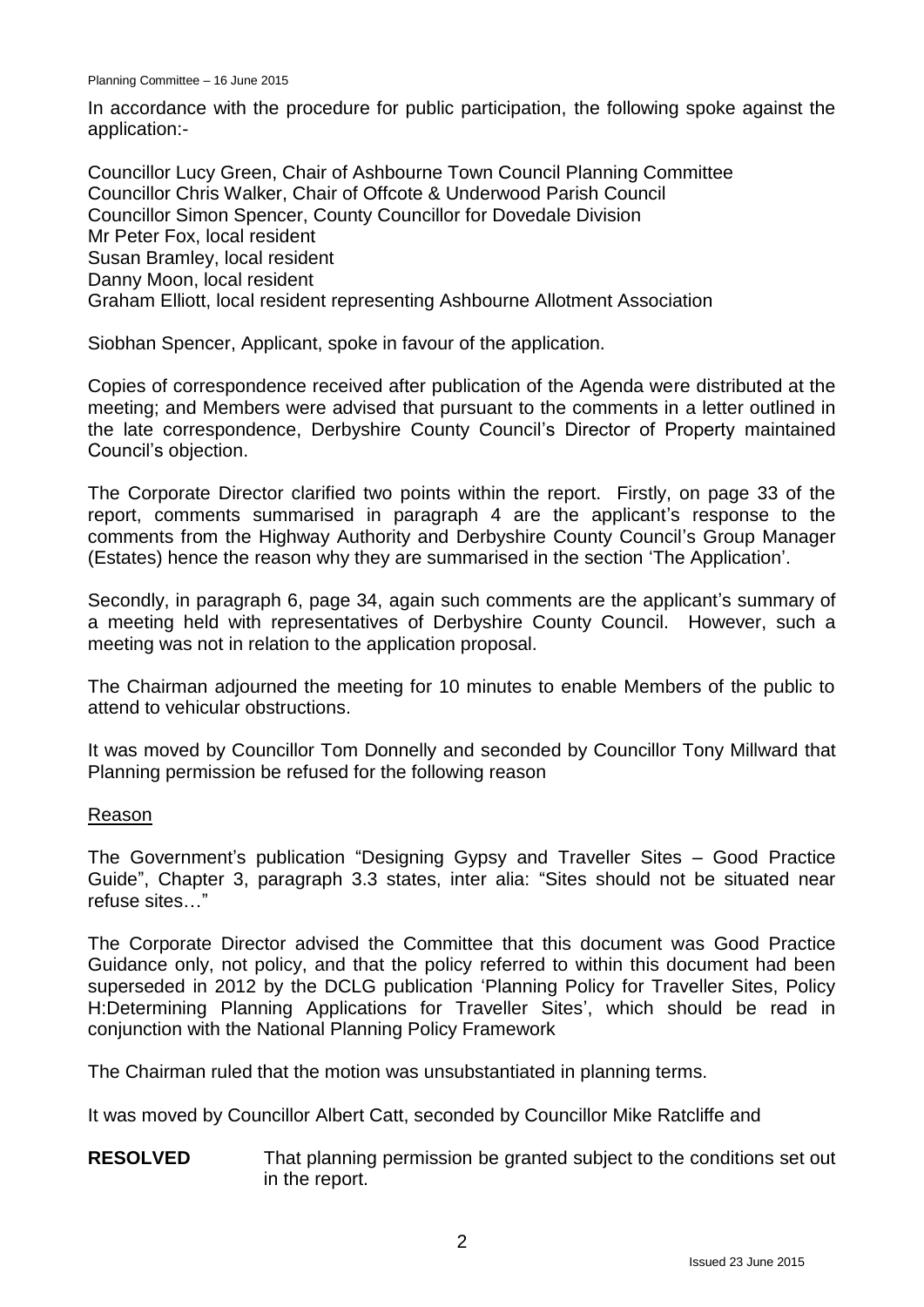A recorded vote on the proposition was requested by Councillor Tony Millward and seconded by Councillor Garry Purdy, as follows:

### **Voting**:

| In favour   | Councillors Jason Atkin, Sue Burfoot, Albert Catt, Neil Horton,<br>Tony Morley, Garry Purdy, Mike Ratcliffe, Lewis Rose, OBE,<br>Peter Slack and Andrew Statham. (10). |
|-------------|------------------------------------------------------------------------------------------------------------------------------------------------------------------------|
| Against     | Councillors Richard Bright, Sue Bull, Phil Chell, Tom Donnelly,<br>Graham Elliott, Tony Millward and Mark Salt. (7)                                                    |
| Abstentions | (0).                                                                                                                                                                   |

The Chairman declared the motion carried.

### **21/15 - APPLICATION NO. 14/00796/FUL – CREATION OF JEWELLERY DESIGN CENTRE OF EXCELLENCE INCORPORATING WORKSHOP, EDUCATIONAL AND RETAIL USES AND ASSOCIATED CAR PARKING AND LANDSCAPING AT LAND NORTH OF KNOCKERDOWN INN, KNOCKERDOWN, CARSINGTON**

The Committee visited the site prior to the meeting to enable them to fully appreciate the issues involved.

Correspondence received after publication of the agenda was distributed at the meeting.

In accordance with the procedure for public participation, the following spoke against the application:-

Chris Stait, local resident Pat Horrocks, local resident Jonathon Grant-Nicholas

The following spoke in favour of the application:-

Councillor Simon Spencer, County Councillor for Dovedale Division Paul Roden, Chair of Visit Peak District & Derbyshire Paul Hicking, Ecologist Alex Millward, local resident Jonathan Jenkin, Agent

It was moved by Councillor Albert Catt, seconded by Councillor Tony Millward and

**RESOLVED** That planning permission be granted subject to appropriate conditions,including an archaeological survey.

#### Reason for decision

The proposal will deliver economic benefits and support a prosperous rural economy which outweigh, in the planning balance, the disadvantages of its remote location and harm to the countryside.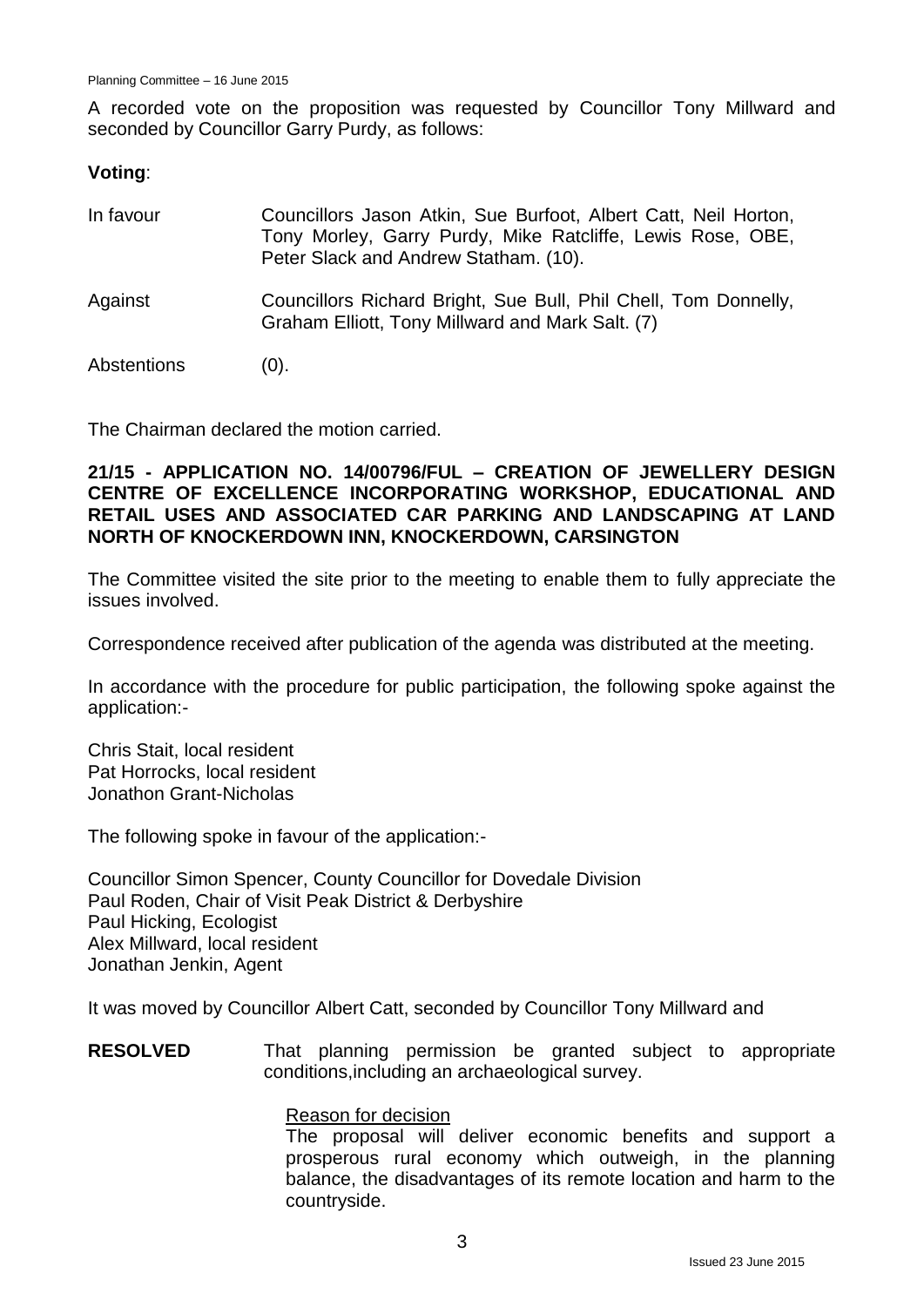| Voting:     |    |
|-------------|----|
| For         | 10 |
| Against     |    |
| Abstentions | O  |

The Chairman declared the motion carried.

#### **22/15 – MOTION TO CONTINUE**

It was moved by Councillor Tony Millward, seconded by Councillor Lewis Rose, OBE, and

**RESOLVED** (unanimously) That, in accordance with Rule of Procedure 13, the meeting continue beyond 2½ hours to enable the business on the agenda to be concluded.

### **23/15 – APPLICATION NO. 15/00229/FUL – REPLACEMENT DWELLING AT CULLAND VIEW, HOARGATE LANE, HOLLINGTON**

The Committee visited the site prior to the meeting to enable Members to assess the impact of the development on the surrounding area and the amenity/privacy of the occupants of neighbouring dwellings.

In accordance with the procedure for public participation, Jo-Ann Sherry-Davies, neighbour, spoke against the application.

It was moved by Councillor Richard Bright, seconded by Councillor Sue Burfoot

That planning permission be refused for the following reason:

Reason

That the proposed development is too large and would have and overbearing and over-shadowing impact on the adjacent dwelling, thereby harming the amenity of the neighbouring residents.

| Voting             |    |
|--------------------|----|
| For                | 5  |
| <b>Against</b>     | 11 |
| <b>Abstentions</b> |    |

The Chairman declared the motion defeated.

It was moved by Councillor Lewis Rose, OBE, seconded by Councillor Tony Morley and

**RESOLVED** That planning permission be granted subject to the conditions as set out in the report.

| <b>Voting</b>      |    |
|--------------------|----|
| For                | 11 |
| <b>Against</b>     | 5  |
| <b>Abstentions</b> |    |